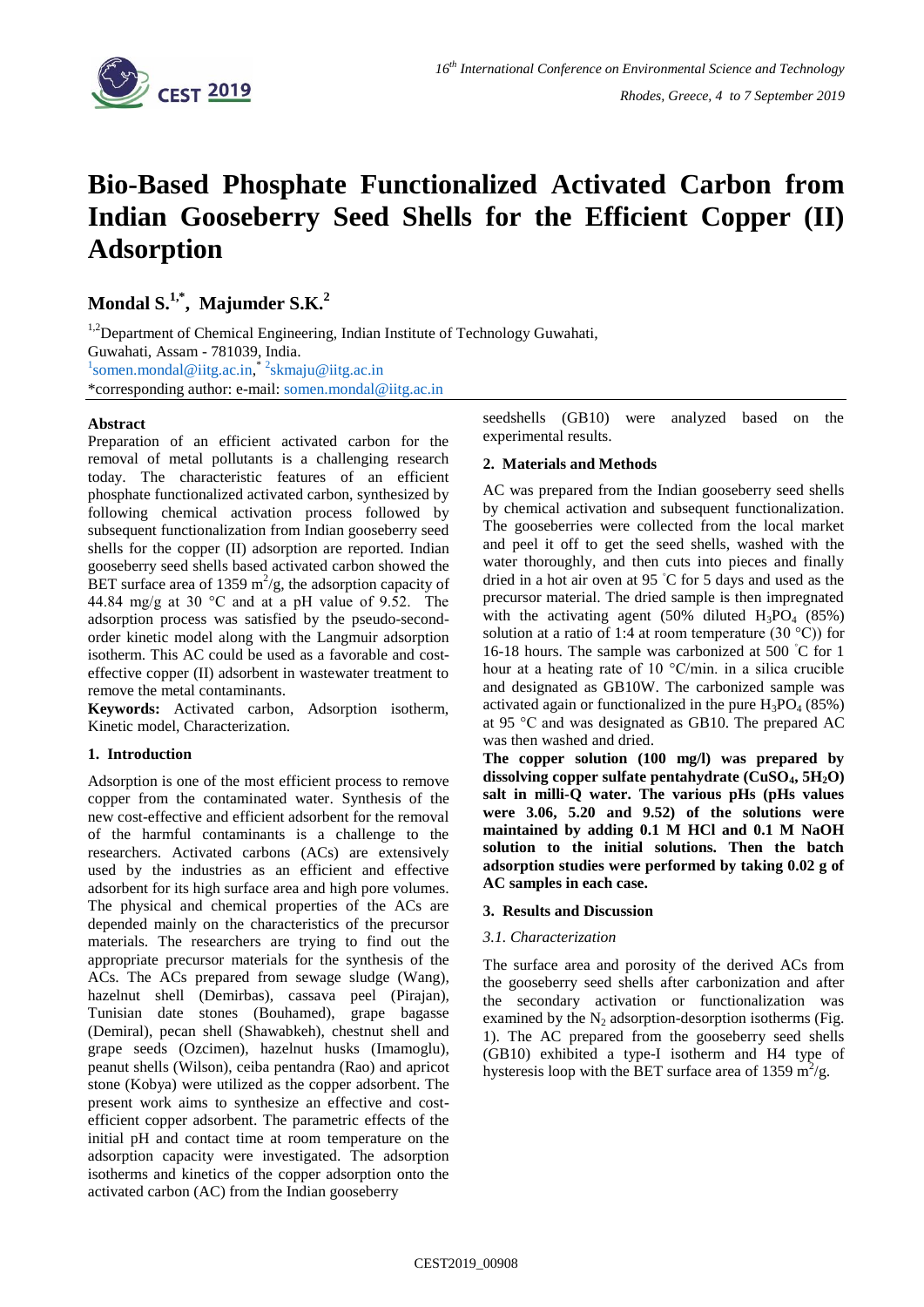

**Fig.1.**  $N_2$  adsorption-desorption isotherms



**Fig. 2**. FTIR spectrograms

From the FTIR spectrogram shown in Fig. 2, the peaks found at  $900 - 910$  cm<sup>-1</sup> (GB10) are due to the strong C=C bending of the mono- and tri-substituted alkenes. The peaks at the wavelength of  $1520 - 1545$  cm<sup>-1</sup> corresponds to the N-O stretching of the nitro compound. Peaks observed at  $3190 - 3540$  cm<sup>-1</sup> indicate the presence of strong O-H stretching. The active C=O stretching of aldehyde or unsaturated ester at the wavelength of 1702 –  $1730 \text{ cm}^{-1}$  was obtained for the AC, GB10. The active N-H stretching of amine salt was observed for the sample GB10, at the wavelength of  $2780 - 2980$  cm<sup>-1</sup>. The bands at 980 cm $^{-1}$  and 1050 cm $^{-1}$  correspond to P-O-P and P-O-C stretching, provides the evidence of phosphate functionalization. The medium C-H stretching of aldehyde was observed at  $2790 - 2840$  cm<sup>-1</sup> (GB10).

The XRD diffractograms (Fig. 3) showed the formation of broad diffused peaks at around  $2\Theta = 20 - 25^{\circ}$  and  $2\Theta =$ 40 - 44° for both the samples. It continues with the reflections from (002) plane and (100) plane respectively of graphitic carbon. It also clears the low crystallinity and amorphous nature of the samples.



**Fig. 3.** XRD difractograms**.**



**Fig. 4.** Raman spectrograms.



**Fig. 6.** Effect of pH.

The AC samples show three significant peaks at 1305 – 1360 cm<sup>-1</sup> (D-band), 1540 – 1575 cm<sup>-1</sup> (G-band) and  $2750 - 2845$  cm<sup>-1</sup> (2D-band). I<sub>G</sub>/I<sub>2D</sub> ratios greater than one  $(I_G/I_{2D} = 1.38 - 4.50)$  indicate the multilayer formation. The sample GB10 was amorphous, multilayered and sp<sup>2</sup>-hybridized graphitic carbon  $(I_D/I_G =$ 0.98 and  $I_G/I_{2D} = 3.32$ ) as illustrated in Fig. 4.

The FE-SEM photograph of GB1OW (Fig. 5(a)), showed the presence of irregular porous surface affected by the H3PO<sup>4</sup> during the carbonization. During the functionalization with pure  $85\%$  H<sub>3</sub>PO<sub>4</sub>, the acid attacks the pore increasing the mesopore volume and forming the well developed pores (Fig.  $5(b)$ ). Fig.  $5(c)$ , shows the FE-SEM photograph of GB10 after the adsorption.



**Fig. 5.** FESEM photographs (a) GB10W, AC after carbonization, (b) GB10, AC after secondary activation and (c) GB10 after copper adsorption.

#### *3.2. Adsorption Studies*

#### *3.2.1. Effect of initial pH on adsorption*

The copper adsorption capacity increased from 18.70 mg/g to 44.84 mg/g with the increase of pH from 3.06 to 9.52 (Fig. 6). The adsorption rate decreased with the increasing time. In acidic solution, the smaller  $H^+$  ions having the higher mobility towards the adsorption sites reduce the  $Cu^{2+}$  adsorption. Some functional groups (OH<sup>-</sup> or  $PO_4$ ) can also make the surface of the AC negatively charged, can increase the copper adsorption. The highest